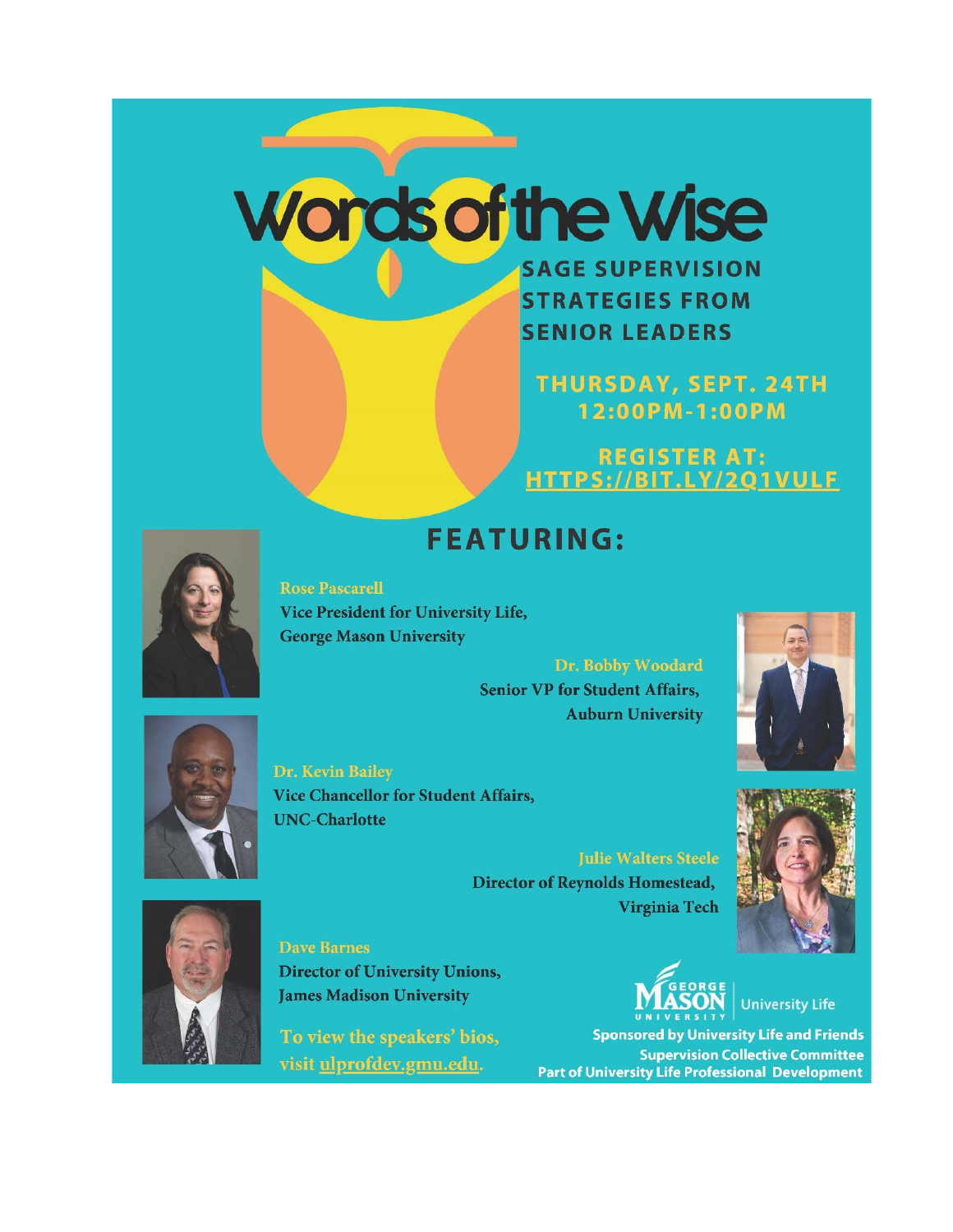#### **FEATURING:**



**Dr. Kevin Bailey**, Vice Chancellor for Student Affairs, University of North Carolina-**Charlotte** 

Dr. Kevin W. Bailey started on July 24, 2017 as Vice Chancellor for Student Affairs. He has worked at Indiana University of Pennsylvania, Bowling Green State University, Millersville University of Pennsylvania, Tulane University and the University of West Florida before returning to UNC Charlotte after a 21 year absence.

Bailey, as most people call him, is a mentor, teacher, author, presenter, consultant and leader in the student affairs profession. He has served elected or appointed positions in state, regional and national organizations including the National Association of Student Personnel Administrators (NASPA), the Southern Association of College Student Affairs (SACSA) and ACPA-College Student Educators International. He was the chair for the 100th anniversary NASPA Conference in Philadelphia in March 2018. He has delivered numerous presentations and is the co-author of book chapters in the Jossey-Bass Publications *Campus Crisis Management: A Comprehensive Guide to Planning, Prevention, Response and Recovery* and the NASPA Publications *Beginning Your Journey: A Guide for New Professionals in Student Affairs (4th edition) and Careers in Student Affairs: A Holistic Guide to Professional Development in Higher Education.* As a Hurricane Katrina survivor, Dr. Bailey was the subject of a 2007 documentary produced by WIUP-TV on leadership and crisis. A follow-up documentary was produced in 2008.

Bailey holds a doctorate in higher education administration from Bowling Green State University and is a graduate of the Management Development Program sponsored by the Graduate School of Education at Harvard University. His master's and bachelor's degrees are from Indiana University of Pennsylvania. He is an only child originally from Philadelphia, PA, is an avid Philadelphia Eagles fan, member of Kappa Alpha Psi Fraternity, Inc., volunteer work with Big Brothers Big Sisters of Central Carolinas and went to the same high school as Teller of Penn & Teller and Larry of the Three Stooges. He proudly boasts that he has never mowed a lawn in his life!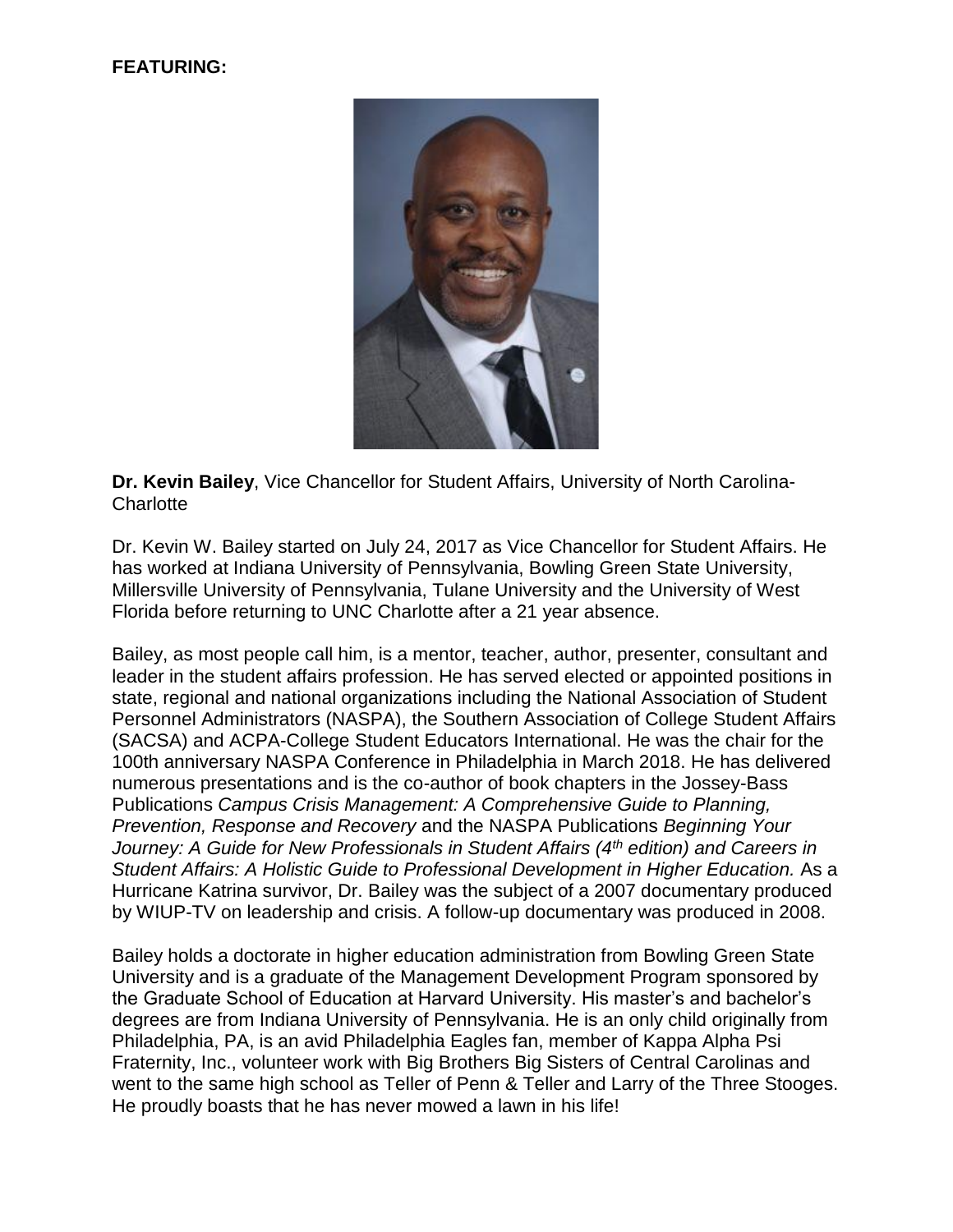

## **Dr. Bobby Woodard**, Senior Vice President for Student Affairs, Auburn University

Bobby R. Woodard, Ph.D. is the Senior Vice President for Student Affairs at Auburn University. Since June 2014 he has served as the university's senior student affairs officer. He oversees 27 departments which directly serve more than 30,400 students at both the undergraduate and graduate levels. Dr. Woodard and Student Affairs promote personal growth and development of Auburn University students by cultivating a supportive campus environment and engaging students through advanced learning and leadership opportunities.

Those on social media can connect to Dr. Woodard through his Twitter account, [@WarEagleWoodard](https://twitter.com/wareaglewoodard) and on Instagram [@WarEagleWoodard.](https://www.instagram.com/wareaglewoodard/) Before joining Auburn University, Dr. Woodard held professional positions in student affairs at East Carolina University, the University of Central Florida, and the University of Georgia. Most recently, he served as Associate Vice Chancellor for Student Involvement and Leadership at East Carolina University.

A native of Smithfield, North Carolina, Dr. Woodard received his bachelor's degree in exercise and sports science from East Carolina University. After graduation, Dr. Woodard moved to Orlando, Florida, to further his education. While working as a middle school teacher in Orlando, he obtained his master's degree in educational leadership from the University of Central Florida. He then went on to the University of Georgia to pursue and receive a Doctorate of Philosophy in Student Affairs Administration.

Outside of Auburn, Dr. Woodard has been actively involved and held positions in professional organizations such as the National Association of Student Personnel Administrators, the American College Personnel Association, the Association for College Unions International, and the Southern Association for College Student Affairs. Dr. Woodard and his wife, Summer, are active in local organizations and non-profits including the American Red Cross and Habitat for Humanity. In his spare time, he enjoys the outdoors and spending time with Summer and their daughter.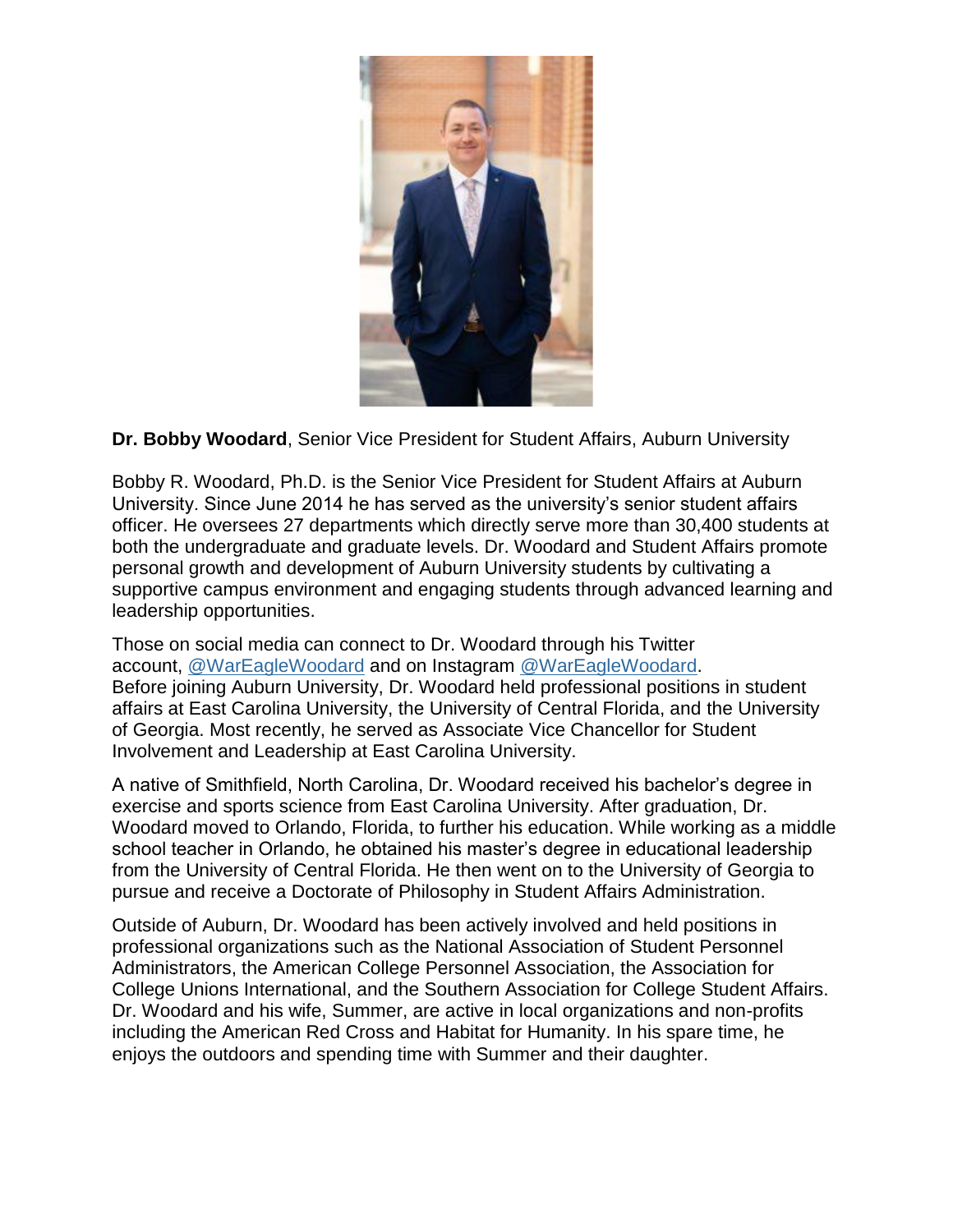

**Rose Pascarell**, Vice President for University Life, George Mason University

Rose Pascarell is Vice President for University Life at George Mason University in Fairfax, Virginia. She has also served as Associate Vice President for University Life, Associate Dean for Campus Life and Associate Director of the Women's Studies Research and Resource Center at Mason. Ms. Pascarell's leadership work has focused on increasing student engagement and academic success, and the building of just communities.

Vice President Pascarell has worked on campus climate, student engagement, and student success for over 20 years. She has taught in the School of Integrative Studies, Sociology, and Women's Studies academic units.

Pascarell earned a Bachelor of Arts degree in Sociology, Criminology, and Conflict Analysis at the State University of New York at Albany. She earned her Master of Arts degree in Sociology from George Mason University. In her role as a Chief Student Affairs Officer, she served on the James E. Scott Leadership Board for the National Association of Student Personnel Administrators (NASPA) from 2012 – 2018.

Vice President Pascarell oversees student support and services for Mason's 37,000 graduate and undergraduate, full-time and part-time, residential and off-campus students. With a focus on student access, success and overall individual well-being, Ms. Pascarell's areas of oversight range from housing and student health; to international programs and recreation; to diversity initiatives and new student and family programs; to counseling and psychological services and student involvement.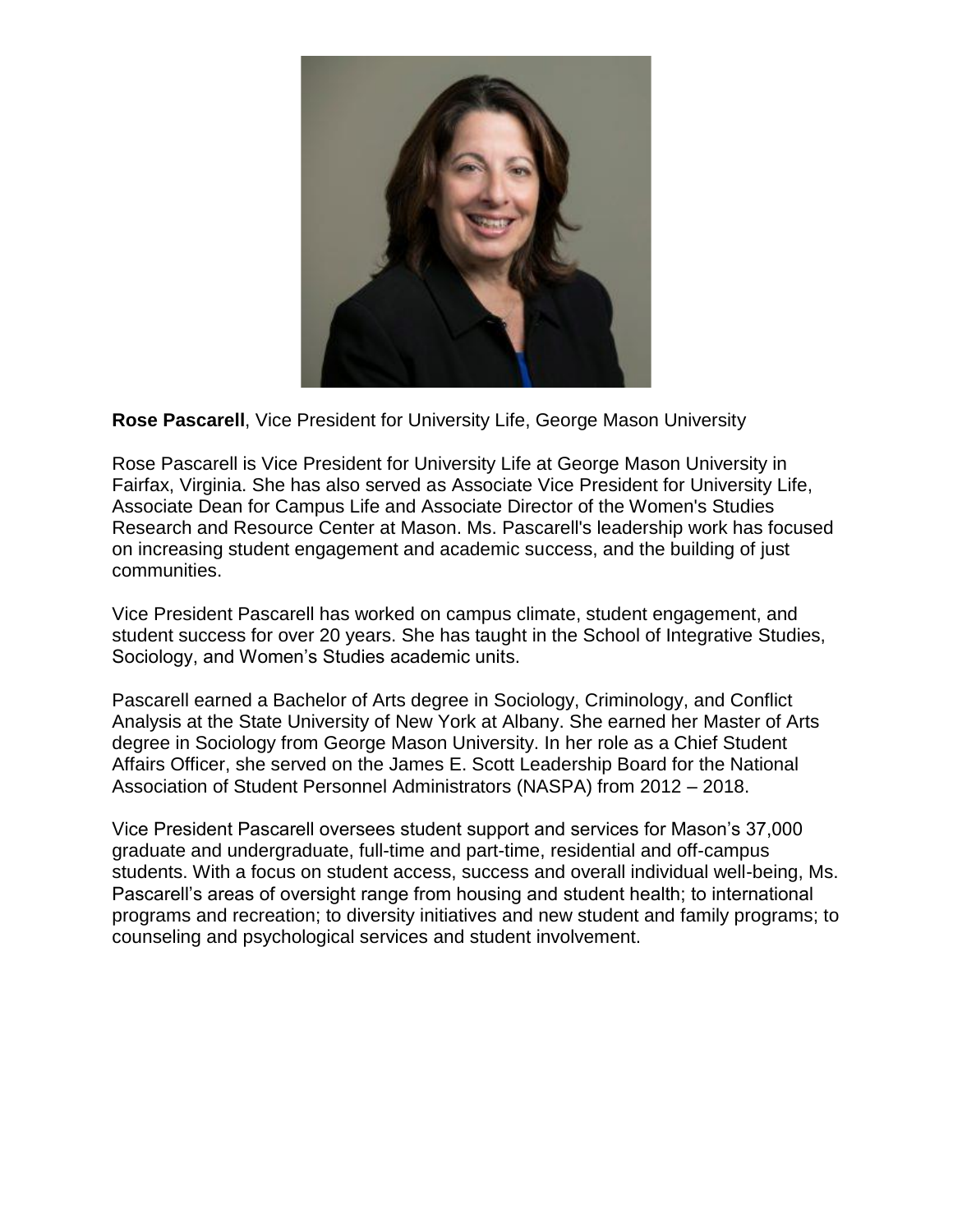

## **Julie Walters Steele**, Director of Reynolds Homestead, Virginia Tech

Having grown up on a farm in South Carolina, Julie Walters-Steele is delighted to live on a farm in rural Critz, Virginia where she serves as the Director of Reynolds Homestead, a Commonwealth Campus Center of Virginia Tech. In her current role she manages a Community Enrichment Center and historic Rock Spring Plantation as well as a Creative Arts Center located in Stuart, Virginia.

Prior to her role at Reynolds Homestead, Julie served as Director of University Unions at Virginia Tech; the Director of University Unions at Western Carolina University; and during a 14-year span she held a variety of posts at Clemson University, beginning as an Assistant Director of Student Development and culminating in the role of Director of Union Programs and Major Events. Throughout her 30-year tenure in higher education administration, Julie has sought opportunities to develop collaborative partnerships that affect positive change.

Four the past three years, Julie has also served as Virginia's lead facilitator for the AIR Institute, an organization providing workshops and education to grow creative economies.

Julie received her Bachelors and Masters degrees in English at Clemson University where she also completed post-graduate work in Higher Education Leadership. She is currently completing coursework and research as part of the Alliance for Social, Cultural, Ethical, and Cultural Thought, a PhD program at Virginia Tech. Her research is focused on how narratives at plantation museums could be expanded to help visitors to these museums gain a greater understanding of how the Black/White power binary inherit in the institution of slavery continues to be inherit in current social structures and policies.

An outdoor enthusiast, Julie enjoys any activity that allows her to be outside including hiking, kayaking, nature photography, and gardening. When it's too wet or cold to be outside, she enjoys, reading, writing, and Netflix binging with her husband, Tom. A dabbler in a variety of art forms, Julie enjoys anything that gets her creative juices flowing.